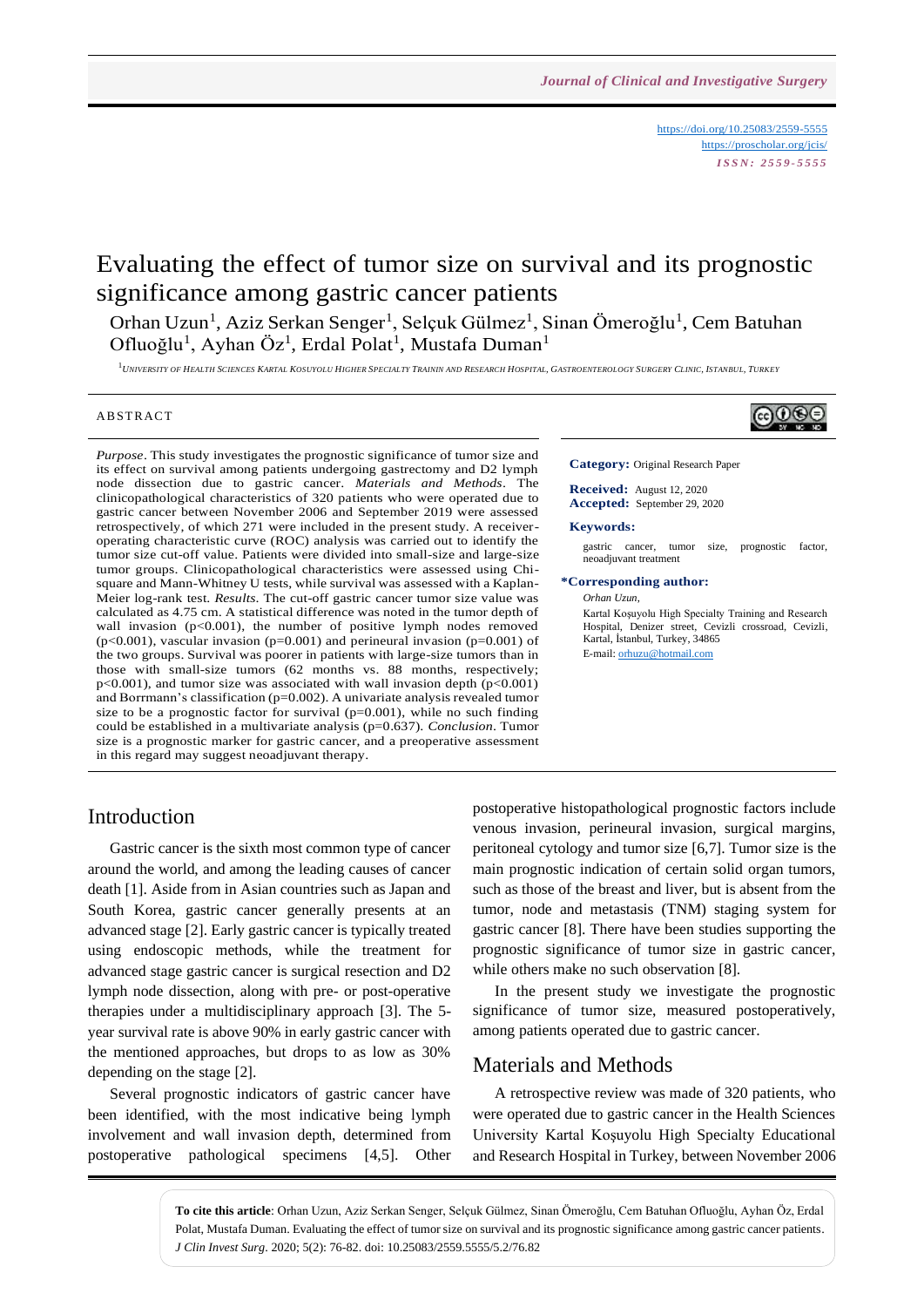and September 2019. Patient details were accessed from clinical records and pathology reports. The assessment date for the survival analysis was accepted as December 31, 2019. D2 lymph node dissections were performed in line with the recommendations of the Japanese Research Society for the Study of Gastric Cancer (JRSSG) [3], and the Tumor, Node, Metastasis (TNM) classification system devised by the American Joint of Committee on Cancer (AJCC)  $(8<sup>th</sup> Edition, 2018)$  was applied for staging [9]. Of the total, 15 patients with a positive peritoneal cytology, 10 patients with liver metastasis identified during surgery, six patients with a positive distal or proximal surgical margin, 12 patients who died within 60 days of surgery and six patients with a failed tumor size measurement were excluded from the study. The study subsequently included 271 patients. Surgery-related complications were considered as those occurring within the first 30 days following surgery.

### *Statistical Analysis*

The normality of numerical variables was analyzed using a Kolmogorov-Smirnov test, revealing a non-normal distribution based on  $p<0.05$ , and so median (IQR) values were used. Categorical variables were expressed as numbers and percentages. The optimal cut-off value for tumor size was established based on the results of a receiver-operating characteristic (ROC) curve analysis, and patients were divided into two groups according to the cut-off value.

A Chi-square test, a Fisher's exact test and a Mann-Whitney U test were used to determine any statistical differences between categorical variables. Risk factors for tumor size were examined with a Binary Logistic regression analysis. The survival of the two groups was analyzed with a Kaplan-Meier test, and a log-rank test was used to identify any difference. The prognostic factors affecting overall survival were examined with a univariate and multivariate stepwise Cox regression analysis, and the statistical assessment was carried out using the SPSS 21 software package. A p value of  $\langle 0.05 \rangle$  was considered statistically significant.

### Results

Among the 271-person sample, tumor size ranged from 0.4 to 18.0 cm, with a median of 4.50 cm and a mean of 5.15±2.76 cm (Figure 1A). The optimal tumor size was established using the receiver-operating characteristic curve (ROC) method. The optimal cut-off value for tumor size was 4.75 cm, with a sensitivity of 62% and a specificity of 60% (Figure 1B). The patients were divided into two groups based on tumor size (small-size tumor  $\leq$ 4.75 cm; large-size tumor >4.75 cm).



Figure 1. (A) Distribution of patients by tumor size.



**Figure 1**. (B) Receiver-operating characteristic curve (ROC) for tumor size (area under the curve  $=0.699$ , p=0.000).

A comparison of the clinicopathological characteristics of the two groups revealed statistical differences in wall invasion depth ( $p<0.001$ ), stage ( $p<0.001$ ), the number of positive lymph nodes removed (p<0.001), vascular invasion  $(p=0.001)$  and perineural invasion  $(p=0.001)$ (Table 1). Most of the patients in the large-size tumor group were at stage 3 based on a wall invasion depth of T3 or T4, and an N stage of N3 (38.2% and 68.1%, respectively). Vascular invasion and perineural invasion were also more common in this group.

The risk factors for tumor size were examined with univariate and multivariate logistic regression analyses (Table 2), revealing risk factors of wall invasion depth (p<0.001), N stage (p<0.001), vascular invasion (p=0.001) and perineural invasion  $(p=0.001)$ , according to the univariate analysis, while ulcerovegetative type according to Borrmann's classification (p=0.002) and wall invasion depth  $(p<0.001)$  were the risk factors identified in the multivariate analysis.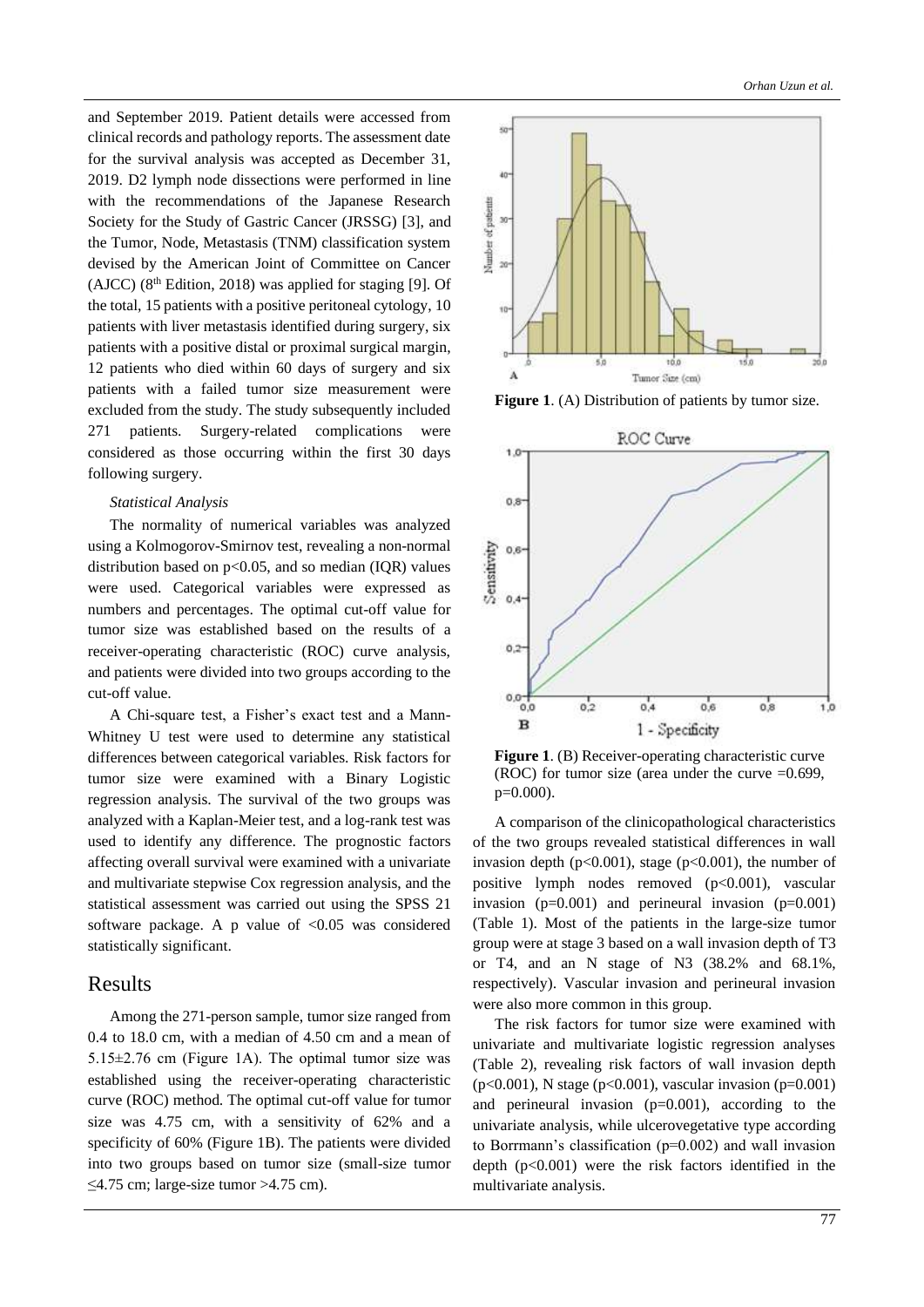|                                   |                     | Small tumor size     |       | Large tumor size |       |           |
|-----------------------------------|---------------------|----------------------|-------|------------------|-------|-----------|
|                                   |                     | $(54.75 \text{ cm})$ |       | $(>4.75$ cm)     |       |           |
|                                   |                     | $\mathbf n$          | $\%$  | n                | $\%$  | p value   |
| Gender                            | Male                | 90                   | 66.2% | 94               | 69.6% | 0.543     |
|                                   | Female              | 46                   | 33.8% | 41               | 30.4% |           |
|                                   | Upper               | 33                   | 24.3% | 31               | 23.0% |           |
| Location                          | Middle              | 27                   | 19.9% | 39               | 28.9% | 0.212     |
|                                   | Distal              | 76                   | 55.9% | 65               | 48.1% |           |
|                                   | No                  | 114                  | 83.8% | 111              | 82.2% |           |
| Neoadjuvant therapy               | Yes                 | 22                   | 16.2% | 24               | 17.8% | 0.726     |
|                                   | Polypoid            | 16                   | 12.3% | 17               | 13.2% |           |
| Borrmann's                        | Ulcerovegetative    | 29                   | 22.3% | 42               | 32.6% | 0.145     |
| classification                    | Ulcero-infiltrative | 85                   | 65.4% | 70               | 54.3% |           |
| Lauren's                          | Intestinal          | 48                   | 35.3% | 41               | 30.4% |           |
| Classification                    | Diffuse             | 88                   | 64.7% | 94               | 69.6% | 0.388     |
|                                   | Subtotal            | 77                   | 56.6% | 63               | 46.7% | 0.101     |
| Type of Surgery                   | Total               | 59                   | 43.4% | 72               | 53.3% |           |
|                                   | $\mathrm{T}1$       | 28                   | 20.6% | $\mathfrak{Z}$   | 2.2%  | p<0.001** |
|                                   | T <sub>2</sub>      | 21                   | 15.4% | $\overline{9}$   | 6.7%  |           |
| Depth of invasion                 | T <sub>3</sub>      | 61                   | 44.9% | 56               | 41.5% |           |
|                                   | T4                  | 26                   | 19.1% | 67               | 49.6% |           |
|                                   | Stage I             | 35                   | 25.7% | $\overline{9}$   | 6.7%  | p<0.001** |
| Stage                             | Stage II            | 49                   | 36.0% | 34               | 25.2% |           |
|                                   | Stage III           | 52                   | 38.2% | 92               | 68.1% |           |
|                                   | Negative            | 67                   | 49.6% | 40               | 29.6% | $0.001*$  |
| Vascular Invasion                 | Positive            | 68                   | 50.4% | 95               | 70.4% |           |
| Perineural Invasion               | Negative            | 60                   | 44.8% | 34               | 25.2% | $0.001*$  |
|                                   | Positive            | 74                   | 55.2% | 101              | 74.8% |           |
| Complications                     | No                  | 100                  | 73.5% | 98               | 72.6% | 0.862     |
|                                   | Yes                 | 36                   | 26.5% | 37               | 27.4% |           |
|                                   |                     | Median (IQR)         |       | Median (IQR)     |       |           |
| Age                               |                     | $60(53-67)$          |       | $32(53-69)$      |       | 0.196     |
| Total number of lymph<br>nodes    |                     | $22(16-33)$          |       | $26(19-32)$      |       | 0.066     |
| Number of positive<br>lymph nodes |                     | $1(0-5)$             |       | $4(1-12)$        |       | p<0.001** |
| Length of hospital stay           |                     | $10(8-14)$           |       | $10(8-13)$       |       | 0.691     |

# **Table 1**. Clinicopathological features according to tumor size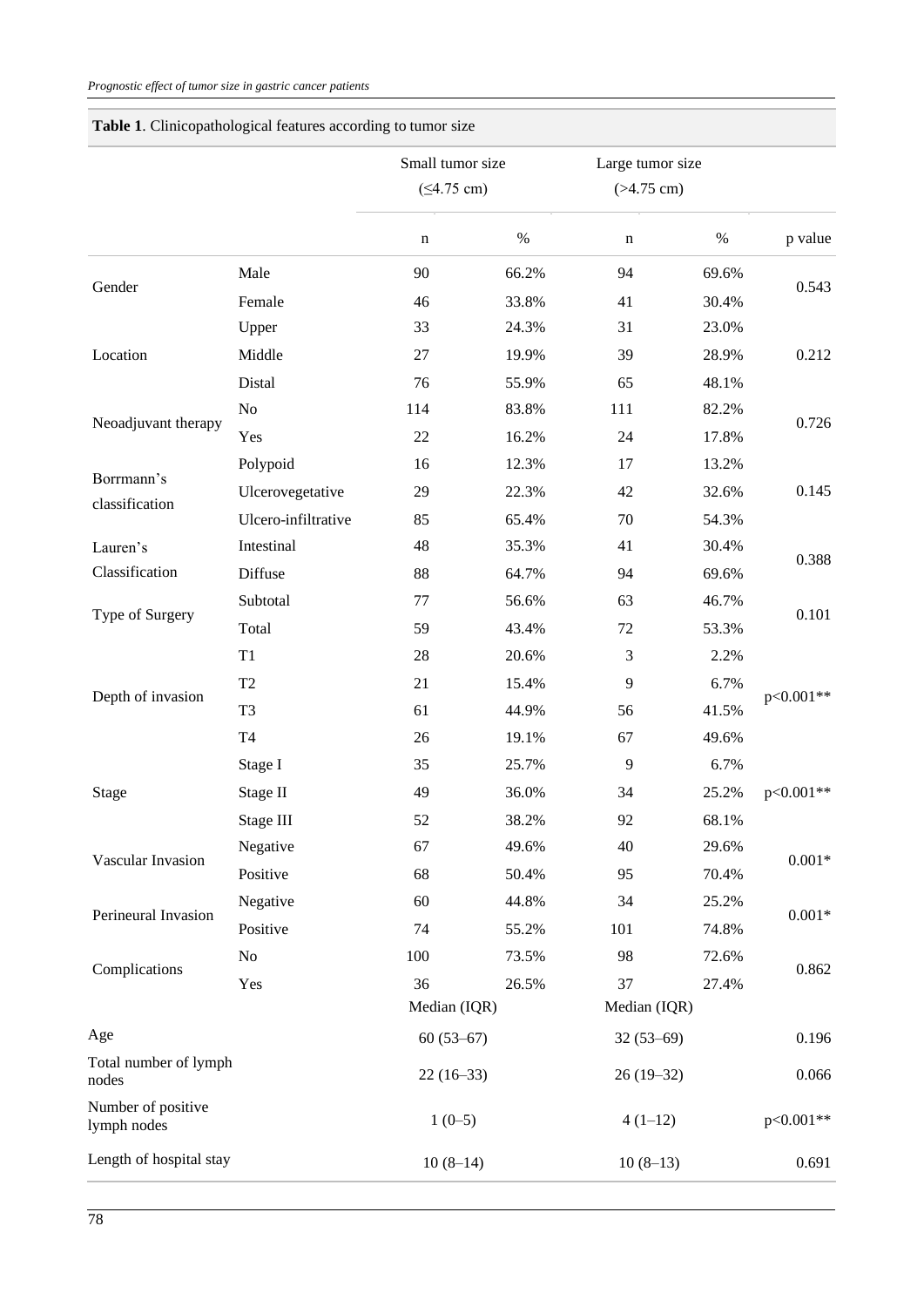|                                                             | Univariate Analysis    |              | Multivariate Analysis  |              |
|-------------------------------------------------------------|------------------------|--------------|------------------------|--------------|
|                                                             | OR (95.0% CI)          | $\, {\bf p}$ | OR (95.0% CI)          | $\, {\bf p}$ |
| Gender                                                      | $.853(.512 - 1.422)$   | 0.543        | $.994(.522 - 1.893)$   | 0.986        |
| Age                                                         | $1.014$ (.993-1.035)   | 0.194        | $1.020$ (.995-1.046)   | 0.120        |
| Location                                                    |                        | 215          |                        | 0.258        |
| Upper                                                       |                        |              |                        |              |
| Middle                                                      | 1.538 (.768-3.077)     |              | 2.018 (.874-4.663)     |              |
| Distal                                                      | $.910(.504-1.645)$     |              | $1.401(.688 - 2.854)$  |              |
| Borrmann's Classification                                   |                        | 0.148        |                        | $0.002*$     |
| Polypoid                                                    |                        |              |                        |              |
| Ulcerovegatative                                            | $1.363(.594 - 3.128)$  |              | $1.629(.583 - 4.548)$  |              |
| Ulceroinfiltrative                                          | $.775(.365-1.645)$     |              | .471 (.186-1.194)      |              |
| Lauren's Classification                                     | $1.251(.752 - 2.079)$  | .388         | $.857(.445-1.652)$     | 0.645        |
| Depth of invasion                                           |                        | p<0.001**    |                        | p<0.001**    |
| T1                                                          |                        |              |                        |              |
| T2                                                          | $4.000$ (.963-16.613)  |              | 5.334 (.964-29.518)    |              |
| T <sub>3</sub>                                              | 8.518 (2.468-29.748)   |              | 10.929 (2.101-56.850)  |              |
| T <sub>4</sub>                                              | 24.051 (6.728-85.976)  |              | 35.975 (6.201-208.713) |              |
| N Stage                                                     |                        | $p<0.001**$  |                        | 0.506        |
| N <sub>0</sub>                                              |                        |              |                        |              |
| N1                                                          | 1.774 (.871-3.6129)    |              | $1.052(.412 - 2.687)$  |              |
| N2                                                          | $3.207(1.521 - 6.763)$ |              | 1.269 (.476-3.386)     |              |
| N <sub>3</sub>                                              | 4.194 (2.248-7.823)    |              | 1.858 (.710-4.862)     |              |
| Vascular Invasion                                           | 2.340 (1.419-3.859)    | $0.001*$     | $.906(.425-1.932)$     | 0.798        |
| Perineural Invasion                                         | 2.409 (1.437-4.038)    | $0.001*$     | $1.183(.577 - 2.425)$  | 0.647        |
| OR: odds ratio, CI: confidence interval, *p<0.05, **p<0.001 |                        |              |                        |              |

**Table 2**. Logistic Regression Analysis of the Risk Factors for Tumor Size

A statistical difference was noted in overall survival between the two groups (p<0.001): The small-size tumor group had a mean survival time of 89 months, while the mean survival time was 62.5 months in the large-size tumor group (Figure 2, Table 3). The prognostic factors affecting survival were evaluated with univariate and multivariate stepwise Cox regression analyses for all patients (Table 4). According to the univariate analysis, the prognostic factors were tumor size ( $p=0.001$ ), wall invasion depth ( $p<0.001$ ), the total number of positive lymph nodes removed ( $p<0.001$ ), the presence of vascular invasion ( $p<0.001$ ) and the presence of perineural invasion; while the multivariate analysis identified prognostic factors of tumor localization ( $p=0.023$ ), wall invasion depth ( $p<0.001$ ), the total number of lymph nodes removed  $(p<0.001)$  and the total number of positive lymph nodes removed  $(p<0.001)$ .



**Figure 2**. Overall survival comparison by tumor size (blue line: small size  $\leq$ 4.75 cm, green line: large size >4.75 cm)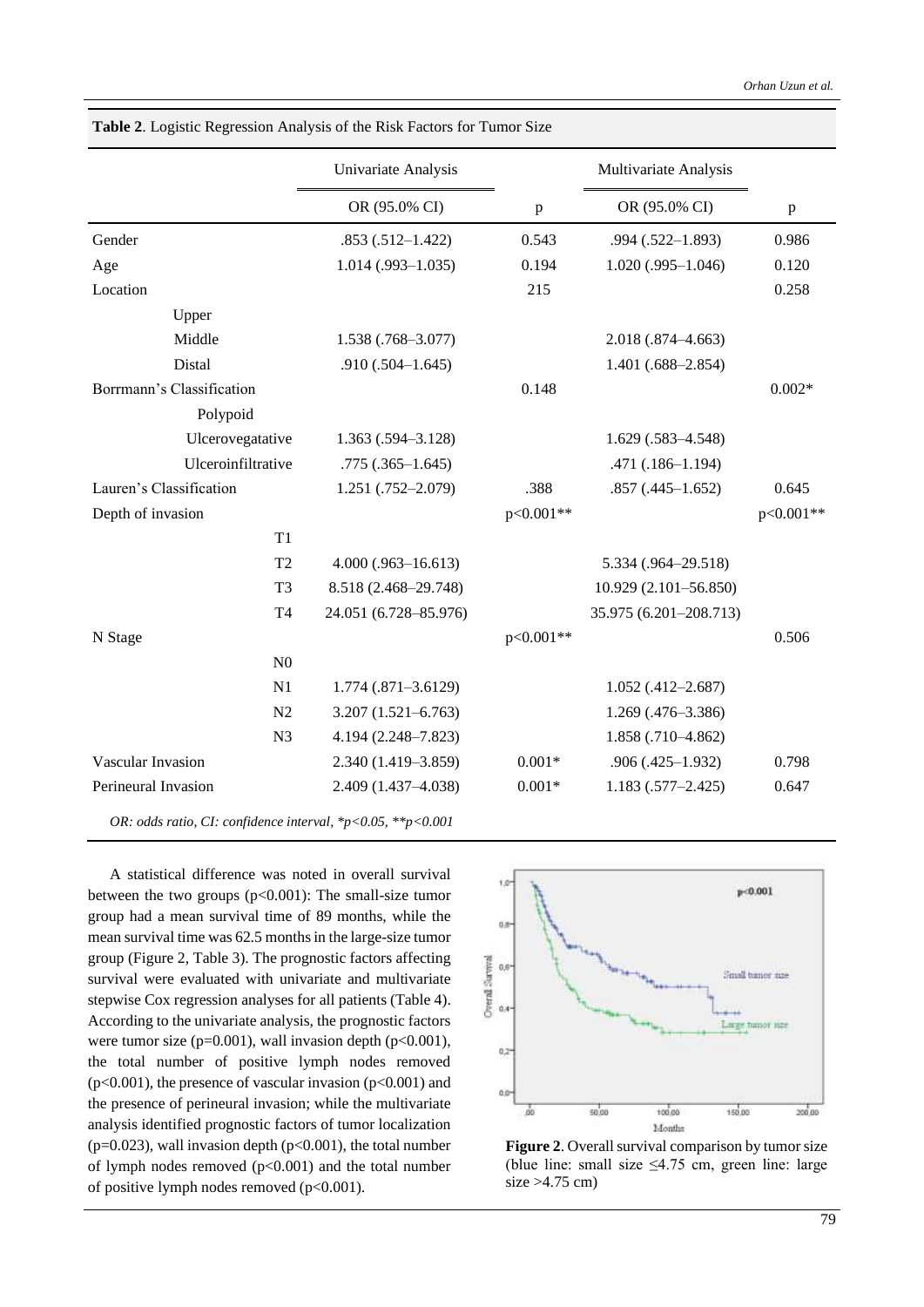| Tumor Size                           |                                  |                |             |
|--------------------------------------|----------------------------------|----------------|-------------|
|                                      | Estimate (mean) $\pm$ Std. Error | 95% CI         | p value     |
| Small tumor size $(\leq 4.75$ cm)    | 88.938±6.195                     | 76.796-101.081 | $p<0.001**$ |
| Large tumor size $(>4.75$ cm)        | $62.614\pm5.885$                 | 51.080-74.147  |             |
| Overall                              | $75.565\pm4.500$                 | 66.746-84.385  |             |
| $*p<0.001$ , CI: Confidence Interval |                                  |                |             |

**Table 3**. Overall survival comparison by tumor size using Kaplan-Meier method

| Table 4. The prognostic factors for survival univariate and multivariate Cox regression analyses for all patients |  |
|-------------------------------------------------------------------------------------------------------------------|--|
|                                                                                                                   |  |

|                                                                               | Univariate Analysis    |              | Multivariate Analysis  |             |
|-------------------------------------------------------------------------------|------------------------|--------------|------------------------|-------------|
|                                                                               | OR (95.0% CI)          | $\mathbf{p}$ | OR (95.0% CI)          | p           |
| Gender                                                                        | $.776(.535-1.126)$     | 0.182        | $1.215(.803-1.838)$    | 0.357       |
| Age                                                                           | $1.007$ (.993-1.021)   | 0.331        | $1.009$ (.993-1.025)   | 0.278       |
| Tumor size                                                                    | $1.849(1.307 - 2.615)$ | $0.001*$     | $1.093$ $(.756-1.578)$ | 0.637       |
| Location                                                                      |                        | 0.087        |                        | $0.023*$    |
| Upper                                                                         |                        |              |                        |             |
| Middle                                                                        | $1.594(.969 - 2.622)$  |              | $1.591(.925-2.736)$    |             |
| Distal                                                                        | $1.069(.681-1.676)$    |              | $.882(.550-1.417)$     |             |
| Lauren's Classification                                                       | $1.377(.952 - 1.993)$  | 0.089        | $.934(.626-1.395)$     | 0.738       |
| Depth of invasion                                                             |                        | p<0.001**    |                        | $0.001*$    |
| T <sub>1</sub>                                                                |                        |              |                        |             |
| T <sub>2</sub>                                                                | $3.932(.835-18.519)$   |              | $4.229(.883-20.265)$   |             |
| T <sub>3</sub>                                                                | 7.983 (1.945-32.758)   |              | 5.188 (1.205-22.334)   |             |
| T <sub>4</sub>                                                                | 18.820 (4.602-76.957)  |              | 9.522 (2.145-42.282)   |             |
| Total number of lymph nodes                                                   | $.990(.975-1.005)$     | 0.191        | $.962(.943-.981)$      | $p<0.001**$ |
| Number of positive lymph nodes                                                | $1.072(1.056-1.088)$   | $p<0.001**$  | $1.082(1.057-1.108)$   | p<0.001**   |
| Vascular Invasion                                                             | $2.454(1.668-3.610)$   | p<0.001**    | $1.090(.707-1.682)$    | 0.695       |
| Perineural Invasion                                                           | $2.694(1.766-4.109)$   | p<0.001**    | $1.307(.815-2.0959)$   | 0.267       |
| OR: odds ratio, CI: confidence interval, $\frac{p}{0.05}$ , $\frac{p}{0.001}$ |                        |              |                        |             |

### **Discussions**

Gastric cancer is a frequently encountered disease that is usually associated with a poor prognosis, and is among the leading causes of cancer death. It is therefore important to establish the prognostic markers for gastric cancer to improve patient survival and to identify the best treatment options for the patient [10]. The most effective prognostic factors are tumor invasion depth, lymph node involvement and metastasis status, which are used for the staging of the disease [11]. Tumor size has prognostic value in several cancer types, such as liver cancer, breast cancer and lung cancer, and is included in the TNM classification system for such cancer types; however, the role of tumor size in estimating the prognosis in gastric cancer, and whether it should be included in gastric cancer staging, are as yet uncertain [8]. Although there have been many studies reporting the independent prognostic significance of tumor size in gastric cancer, a lack of consensus remains due to the limited sample sizes and the variety of cut-off values established [8].

Del Rio P. et al. determined a cut-off value of 2.5 cm in their study dividing patients into small-size  $\langle$  -2.5cm), medium-size  $(2.5-5 \text{ cm})$  and large-size  $(5cm)$  groups [12]. The authors found those with a tumor size of  $\geq$ 2.5 cm to have a poorer prognosis, and tumor size was found to be associated with wall invasion depth and lymph node involvement [12]. In a gastric signet ring cell carcinoma study by Zhou L. et al., a cut-off value of 4.9 cm was identified in patients in two groups, and wall invasion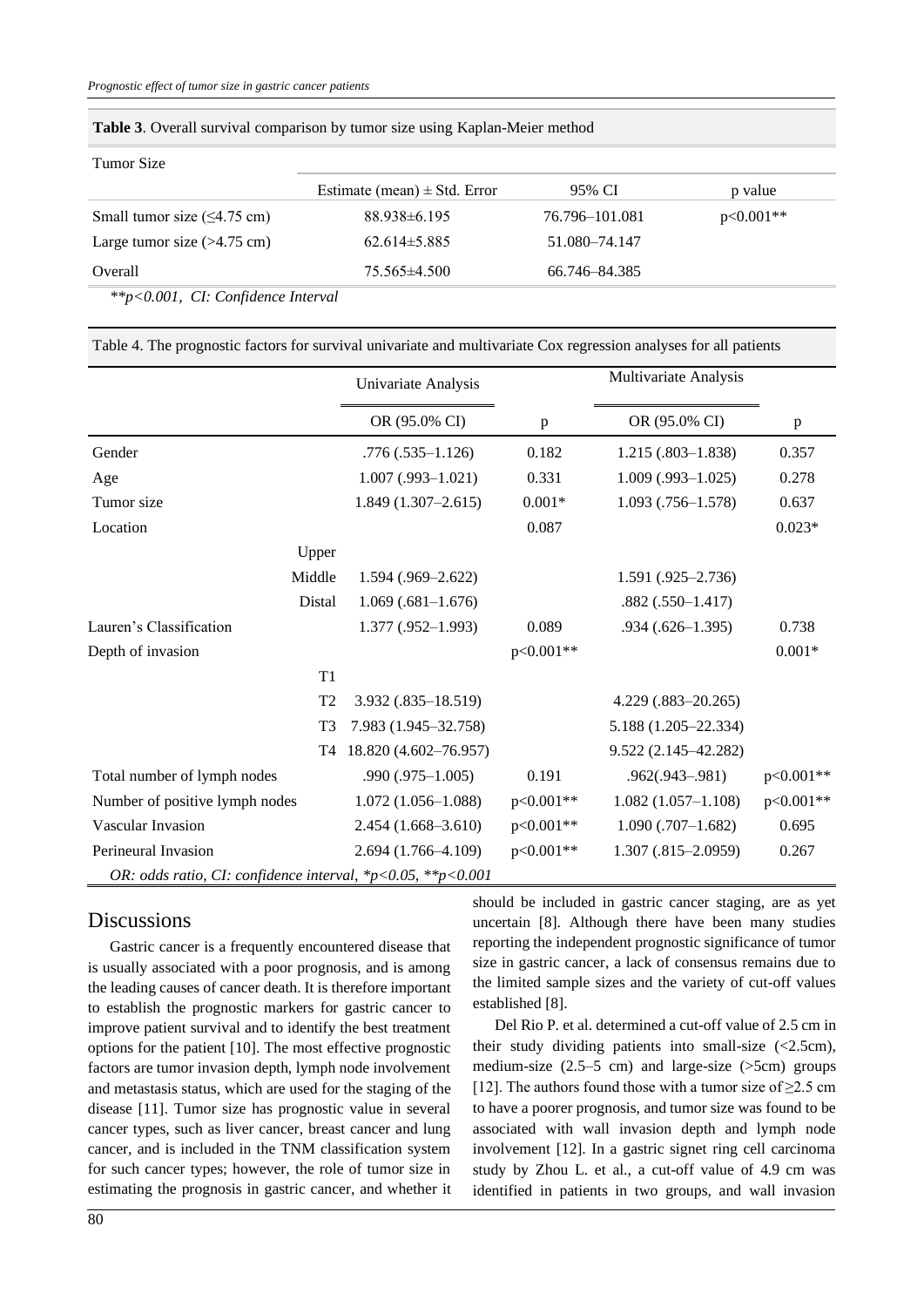depth and lymph node status were reported to produce differences between the groups. The large-size tumor group recorded poorer survival, while tumor size was associated with T3, T4a and T4b in a multivariate Cox regression analysis [13]. The T3-T4bN0M0 gastric cancer study by Chen S. et al. identified a cut-off value of 4.75 cm in a comparison of two groups, and reported differences in tumor localization and CEA levels between the two groups. The large-size tumor group had poorer survival, and tumor size had prognostic significance [14]. The study by Dittmar Y. et al. determined a cut-off value of 4.0 cm and reported differences in wall invasion depth, lymph node involvement status, lymphovascular invasion, perineural invasion, Borrmann's classification, Lauren's classification and the presence of intestinal metaplasia between the two groups [15]. The authors found survival to be poorer in gastric cancer patients with large-size tumors than in those with small-size tumors (31 months and 183 months, respectively) [15]. The ROC analysis in the present study was applied to determine the cut-off value, and resulted in a prognostic value of 4.75 cm. A difference was noted in wall invasion depth, the number of positive lymph nodes removed, vascular invasion and perineural invasion between the two groups. A univariate analysis of tumor size identified wall invasion depth, lymph node involvement, and vascular and perineural invasion depths as prognostic risk factors, while the depth of wall invasion by the tumor and Borrmann's classification were identified as prognostic factors in the multivariate analysis. Survival was shorter in the large-size tumor group than in the small-size group (62 months vs. 88 months, respectively), and while tumor size was found to be a prognostic factor for overall survival in a univariate analysis, the multivariate analysis produced no such finding.

The limitations of the present study include its retrospective and single-center design and its small sample size.

## Conclusions

As a conclusion, despite the decrease in incidence, gastric cancer is still one of the leading causes of cancer death. Tumor size is an important prognostic factor that is easy to measure endoscopically and radiologically prior to treatment planning, and can therefore be assessed as a marker in patients who cannot be assessed for tumor invasion depth and lymph node involvement for neoadjuvant therapy in the preoperative period.

# Conflict of interest disclosure

There are no known conflicts of interest in the publication of this article. The study protocol was approved

by the Kartal Koşuyolu High Specialty Training and Research Hospital Ethics Committee with the number 2020.4 / 26-331. A written informed consent was obtained from each participant. The study was conducted in accordance with the principles of the Declaration of Helsinki. The manuscript was read and approved by all authors.

# Compliance with ethical standards

Any aspect of the work covered in this manuscript has been conducted with the ethical approval of all relevant bodies and that such approvals are acknowledged within the manuscript.

# Authors' contributions

Uzun O, Senger AS, Gülmez S and Omeroglu S performed most of the study and literature search. Uzun O, Ofluoglu CB, Oz A designed the study and analyzed the data. Uzun O done statistical analysis, Uzun O, Senger AS, Gülmez S, wrote the manuscript, and Polat E and Duman M revised the manuscript. Uzun O and Duman M approved the final version of the manuscript.

## References

- 1. Bray F, Ferlay J, Soerjomataram I, Siegel RL, Torre LA, Jemal A. Global cancer statistics 2018: GLOBOCAN estimates of incidence and mortality worldwide for 36 cancers in 185 countries [published correction appears in CA Cancer J Clin. 2020 Jul;70(4):313]. *CA Cancer J Clin*. 2018;68(6):394-424. doi:10.3322/caac.21492
- 2. Karimi P, Islami F, Anandasabapathy S, Freedman ND, Kamangar F. Gastric cancer: descriptive epidemiology, risk factors, screening, and prevention. *Cancer Epidemiol Biomarkers Prev*. 2014;23(5):700-713. doi:10.1158/1055-9965.EPI-13-1057
- 3. Japanese Gastric Cancer Association. Japanese gastric cancer treatment guidelines 2014 (ver. 4). *Gastric Cancer*. 2017;20(1):1-19. doi:10.1007/s10120-016- 0622-4
- 4. Japanese Gastric Cancer Association. Japanese gastric cancer treatment guidelines 2010 (ver. 3). *Gastric Cancer*. 2011;14(2):113-123. doi:10.1007/s10120- 011-0042-4
- 5. Washington K. 7th edition of the AJCC cancer staging manual: stomach. *Ann Surg Oncol*. 2010;17(12):3077- 3079. doi:10.1245/s10434-010-1362-z
- 6. Chi Z, Huang CM, Zheng CH, et al. [Prognostic significance of tumor size in T3 gastric cancer]. *Zhonghua Wei Chang Wai Ke Za Zhi*. 2011;14(2):114- 116.